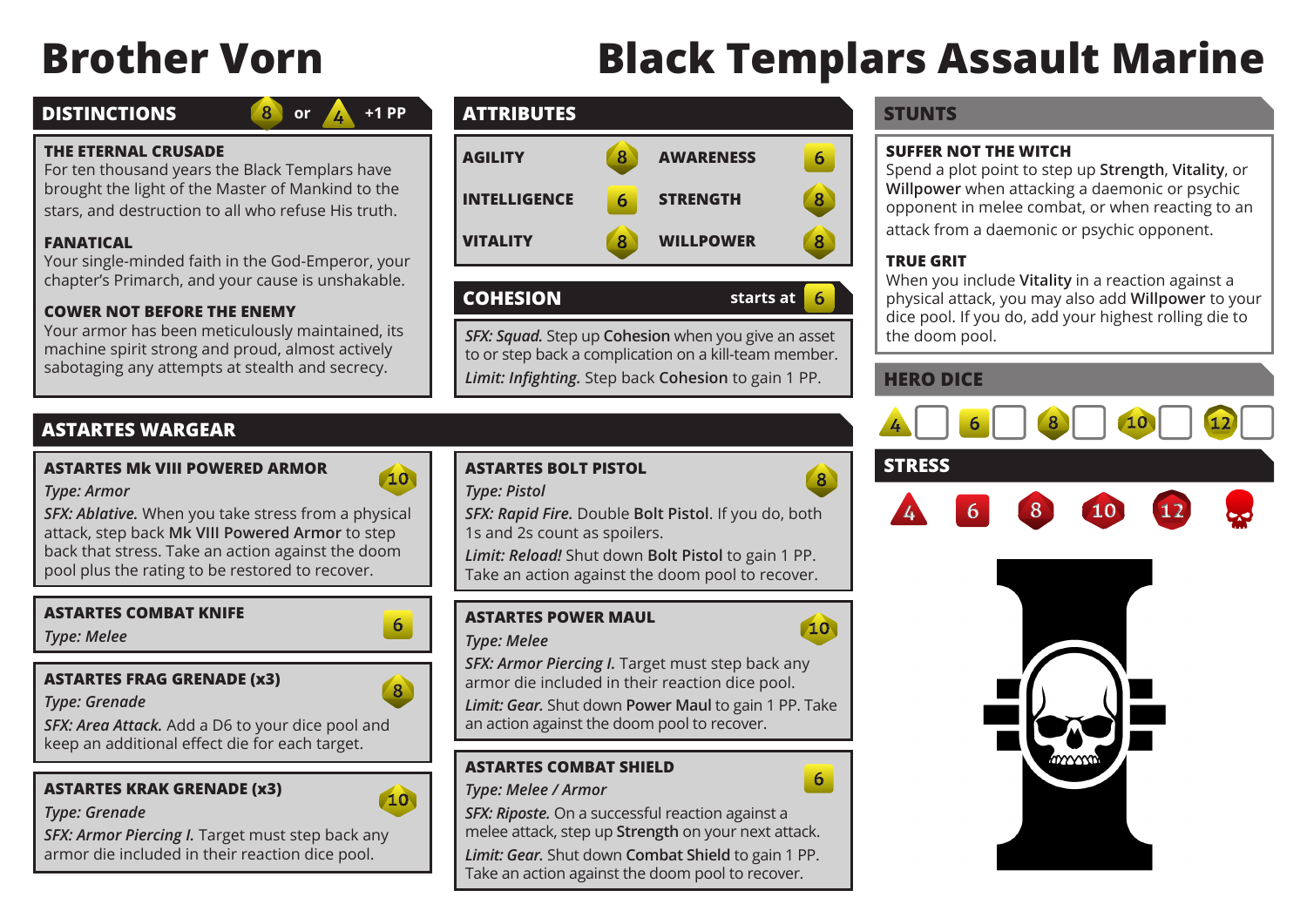# **Brother Raelyn Blood Angels Devastator Marine**

# **DISTINCTIONS**

```
or \mathbb{A} +1 PP
```
#### **PERFECTION IN ALL ENDEAVORS**

Recruited exclusively from the irradiated hellworld of Baal and transformed into angelic warriors, the Blood Angels have a near mystical belief that all things can be made better.

#### **AMBITIOUS**

Your gaze is ever-lifted towards greater goals.

#### **NONE ESCAPE THE EMPEROR'S WRATH**

The machine spirit of your armor constantly scans for targets, making small adjustments to your aim, but has a palpable distaste for close combat.

# **ATTRIBUTES STUNTS**



# **COHESION starts at**

*SFX: Squad.* Step up **Cohesion** when you give an asset to or step back a complication on a kill-team member. *Limit: Infighting.* Step back **Cohesion** to gain 1 PP.

# **ASTARTES WARGEAR**

#### **ASTARTES Mk VIII POWERED ARMOR**



6

 $\sqrt{8}$ 

*SFX: Ablative.* When you take stress from a physical attack, step back **Mk VIII Powered Armor** to step back that stress. Take an action against the doom pool plus the rating to be restored to recover.

#### **ASTARTES COMBAT KNIFE**

*Type: Melee*

*Type: Armor*

## **ASTARTES FRAG GRENADE (x3)**

*Type: Grenade*

*SFX: Area Attack.* Add a D6 to your dice pool and keep an additional effect die for each target.

# **ASTARTES KRAK GRENADE (x3)**



#### *Type: Grenade*

*SFX: Armor Piercing I.* Target must step back any armor die included in their reaction dice pool.

## **ASTARTES BOLT PISTOL**

#### *Type: Pistol*

*SFX: Rapid Fire.* Double **Bolt Pistol**. If you do, both 1s and 2s count as spoilers.

*Limit: Reload!* Shut down **Bolt Pistol** to gain 1 PP. Take an action against the doom pool to recover.

# **ASTARTES HEAVY BOLTER**

#### *Type: Heavy*

*SFX: Hail of Fire.* Triple **Heavy Bolter**. If you do, both 1s and 2s count as spoilers, and you gain a **Jammed! D8** complication if the roll fails.

*Limit: Bulky.* Convert **Heavy Bolter** into a complication while in melee combat on when moving to gain 1 PP. Recover by eliminating the complication or when no longer affected.

*Limit: Reload!* Shut down **Heavy Bolter** to gain 1 PP. Take an action against the doom pool to recover.

*Blessed is the mind too small for doubt.*

#### **BLOOD FRENZY**

Spend a plot point to triple your **Strength** when attacking in melee combat. If the roll fails, gain a **Red Thirst D8** complication, or step up that complication if you already have it.

#### **SUPPRESSIVE FIRE**

Add a D6 to your dice pool and step up your effect die when you take an action with a ranged weapon to create a **Pinned Down** complication on a target.

# **HERO DICE**

6

 $\mathbf{8}$ 



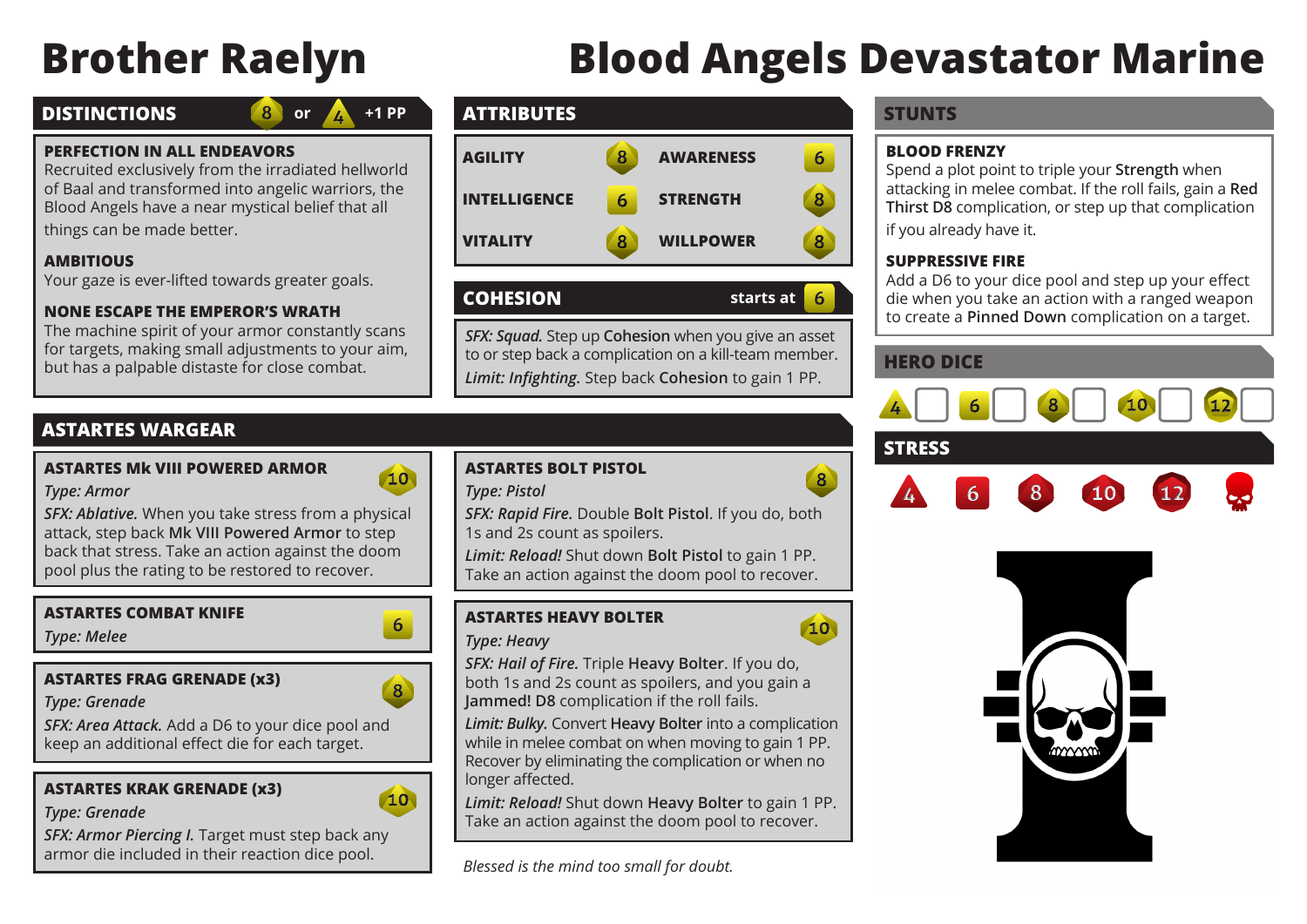# **Brother Ezekial Dark Angels Tactical Marine**

# **DISTINCTIONS**

# **or +1 PP**

#### **THE SINS OF THE PAST**

Though only the chapter's Inner Circle know the details, all Dark Angels atone for an act of treason during the Horus Heresy, ten millennia ago.

 $\mathbf{8}$ 

# **MYSTERIOUS**

You rarely speak, and your pronouncements are laced with prophecy and dark insinuation.

# **TO FORGET IS TO FORGIVE. FORGET NOTHING**

The machine spirit of your armor remembers all who have wronged the Emperor and compels you to enact vengeance on those foul offenders.

# **ATTRIBUTES STUNTS**



# **COHESION starts at**

*SFX: Squad.* Step up **Cohesion** when you give an asset to or step back a complication on a kill-team member. *Limit: Infighting.* Step back **Cohesion** to gain 1 PP.

# **ASTARTES WARGEAR**

## **ASTARTES Mk VIII POWERED ARMOR**



*SFX: Ablative.* When you take stress from a physical attack, step back **Mk VIII Powered Armor** to step back that stress. Take an action against the doom pool plus the rating to be restored to recover.

#### **ASTARTES COMBAT KNIFE**

*Type: Melee*

*Type: Armor*

# **ASTARTES FRAG GRENADE (x3)**

*Type: Grenade*

*SFX: Area Attack.* Add a D6 to your dice pool and keep an additional effect die for each target.

# **ASTARTES KRAK GRENADE (x3)**



#### *Type: Grenade*

*SFX: Armor Piercing I.* Target must step back any armor die included in their reaction dice pool.

# **ASTARTES BOLT PISTOL**

#### *Type: Pistol*

*SFX: Rapid Fire.* Double **Bolt Pistol**. If you do, both 1s and 2s count as spoilers.

*Limit: Reload!* Shut down **Bolt Pistol** to gain 1 PP. Take an action against the doom pool to recover.

# **ASTARTES PLASMAGUN**

## *Type: Rifle*

*SFX: Armor Piercing II.* Target must step back any armor die included in their reaction dice pool twice.

*SFX: Overcharge.* Step up **Plasmagun**. If the roll fails, take stress equal to your highest rolling die.

*Limit: Reload!* Shut down **Plasmagun** to gain 1 PP. Take an action against the doom pool to recover.

*What is your Duty? To serve Emperor's Will. What is Emperor's Will? That we fight and die. What is Death? It is our duty.*

*—Litany of the Adeptus Astartes*

## **STOIC DEFENSE**

Spend a plot point to take up a stoic defense. Until you move from your current location (voluntarily or otherwise), step back stress you suffer from attacks.

## **STAGGERING SHOT**

Before making an attack with a ranged weapon against a single target, you may split your weapon's die into two stepped back dice. If you do, keep an additional effect die as a complication.

# **HERO DICE**

6

 $\mathbf{8}$ 

10





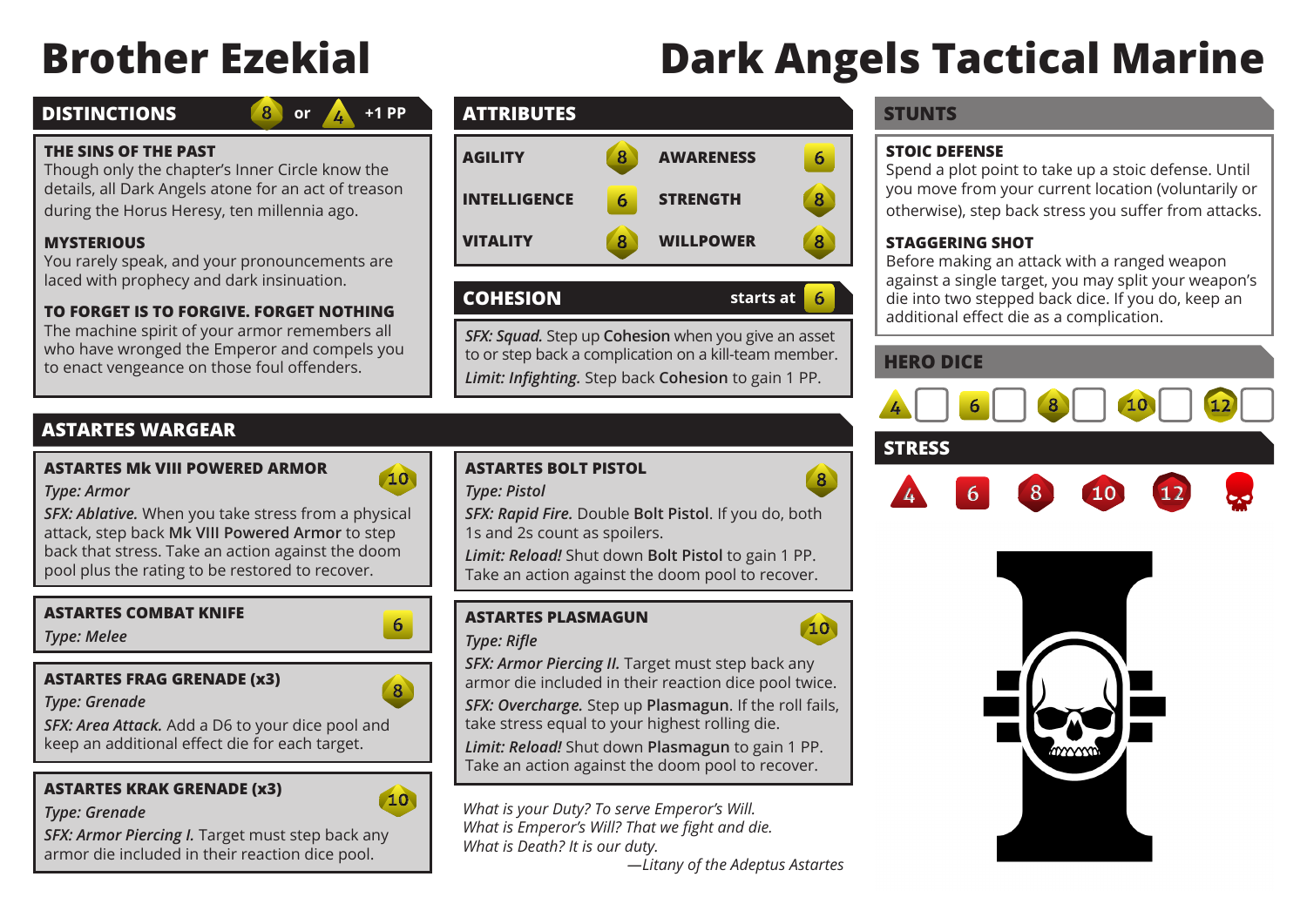# **Brother Magni Space Wolves Tactical Marine**

## **DISTINCTIONS**

# or  $\mathbb{A}$  +1 PP

#### **THE SAVAGE SONS OF FENRIS**

Recruited solely from the barbarian from the frozen deathworld Fenris, Space Wolves are renowned for their berserker fury and disregard of tactics.

#### **GREGARIOUS**

You are outgoing and talkative, able to put your battle-brothers and even normal humans at ease.

#### **TERROR BE THINE FRIEND**

The machine spirit of your armor projects a tangible aura of menace, its power core occasionally emitting growls and shrieks like unto a ravening beast.

# **ATTRIBUTES STUNTS**



# **COHESION starts at**

*SFX: Squad.* Step up **Cohesion** when you give an asset to or step back a complication on a kill-team member. *Limit: Infighting.* Step back **Cohesion** to gain 1 PP.

# **ASTARTES WARGEAR**

#### **ASTARTES Mk VIII POWERED ARMOR**



*SFX: Ablative.* When you take stress from a physical attack, step back **Mk VIII Powered Armor** to step back that stress. Take an action against the doom pool plus the rating to be restored to recover.

#### **ASTARTES COMBAT KNIFE**

*Type: Melee*

*Type: Armor*

## **ASTARTES FRAG GRENADE (x3)**

*Type: Grenade*

*SFX: Area Attack.* Add a D6 to your dice pool and keep an additional effect die for each target.

# **ASTARTES KRAK GRENADE (x3)**



## *Type: Grenade*

*SFX: Armor Piercing I.* Target must step back any armor die included in their reaction dice pool.

## **ASTARTES BOLT PISTOL**

#### *Type: Pistol*

*SFX: Rapid Fire.* Double **Bolt Pistol**. If you do, both 1s and 2s count as spoilers.

*Limit: Reload!* Shut down **Bolt Pistol** to gain 1 PP. Take an action against the doom pool to recover.

# **ASTARTES BOLTER**

#### *Type: Rifle*



 $\sqrt{8}$ 

 $\sqrt{8}$ 

6

*SFX: Rapid Fire.* Double **Bolter**. If you do, both 1s and 2s count as spoilers.

*Limit: Reload!* Shut down **Bolter** to gain 1 PP. Take an action against the doom pool to recover.

# **ASTARTES CHAINSWORD**

#### *Type: Melee*

*SFX: Counterattack.* On a successful reaction against a melee attack, use your effect die to inflict stress.

*Limit: Gear.* Shut down **Chainsword** to gain 1 PP. Take an action against the doom pool to recover.

#### **WOLF SENSES**

Spend a plot point to step up or double **Awareness**. You may not use this ability when wearing a helmet for a fully sealed suit of powered armor.

#### **BOLTER DRILL**

Step up or double **Bolt Pistol** or **Bolter** when taking an action to create a **Covering Fire** asset.

# **HERO DICE**



# **STRESS**







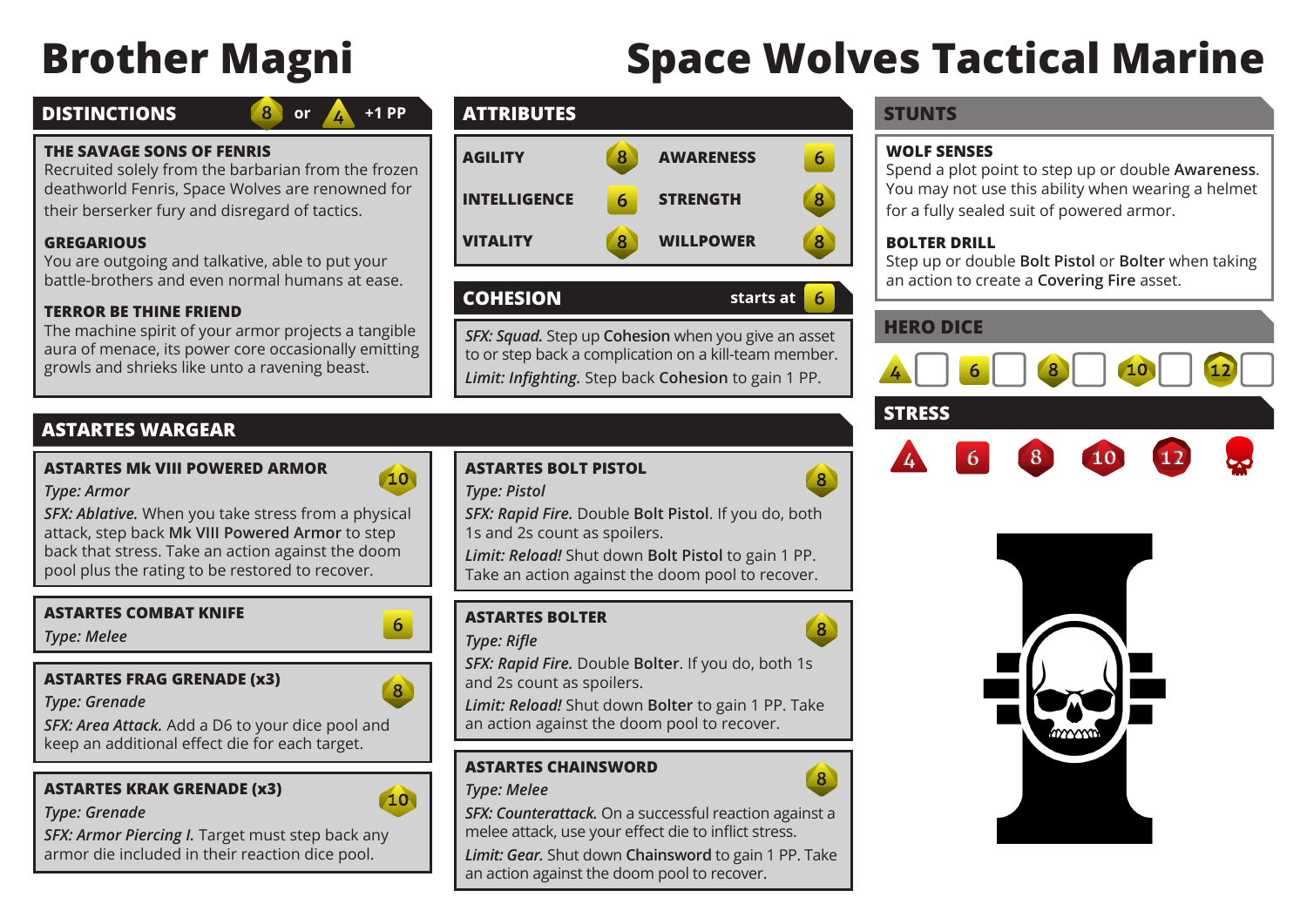# **Brother Alistayr Storm Wardens Techmarine**

# **DISTINCTIONS**

# **or +1 PP**

#### **ASPIRE TO GLORY**

Strength-at-arms and personal honor are valued above all by the Storm Wardens, for they are the qualities by which the Emperor judge's mens souls.

8

## **CALCULATING**

You are highly analytical, constantly aware of the pros and cons of any decisions you face.

#### **A FURY LIKE LIGHTNING**

Your armor's machine spirit goes to great lengths to optimize and enhance your already impressive reaction speed and superhuman reflexes.

# **ATTRIBUTES STUNTS**



# **COHESION starts at**

*SFX: Squad.* Step up **Cohesion** when you give an asset to or step back a complication on a kill-team member. *Limit: Infighting.* Step back **Cohesion** to gain 1 PP.

# **ASTARTES WARGEAR**

#### **ASTARTES Mk VIII POWERED ARMOR**



*SFX: Ablative.* When you take stress from a physical attack, step back **Mk VIII Powered Armor** to step back that stress. Take an action against the doom pool plus the rating to be restored to recover.

#### **ASTARTES SACRIS CLAYMORE**

*Type: Melee*

*Type: Armor*

# **ASTARTES FRAG GRENADE (x3)**

*Type: Grenade*

*SFX: Area Attack.* Add a D6 to your dice pool and keep an additional effect die for each target.

# **ASTARTES KRAK GRENADE (x3)**



#### *Type: Grenade*

*SFX: Armor Piercing I.* Target must step back any armor die included in their reaction dice pool.

## **ASTARTES BOLT PISTOL**

#### *Type: Pistol*

*SFX: Rapid Fire.* Double **Bolt Pistol**. If you do, both 1s and 2s count as spoilers.

*Limit: Reload!* Shut down **Bolt Pistol** to gain 1 PP. Take an action against the doom pool to recover.

# **ASTARTES BOLTER**

#### *Type: Rifle*

*SFX: Rapid Fire.* Double **Bolter**. If you do, both 1s and 2s count as spoilers.

*Limit: Reload!* Shut down **Bolter** to gain 1 PP. Take an action against the doom pool to recover.

# **ASTARTES SERVO-ARM**

#### *Type: Melee / Equipment*

*SFX: Crushing.* When attacking in melee, add a D6 and step back highest die to step up your effect die.

*Limit: Slow.* Spend 1 PP in order to include Servo-Arm in a reaction against a melee attack.

# **THUNDER'S CALL**

Spend a plot point to create a **Thunder's Call D8** complication on a single target that can see and hear you. The complication remains until you take action against another target or one of your battle-brothers takes action against the affected target.

#### **BLESSING OF THE OMNISSIAH**

Add a D6 to your dice pool and step up your effect die when you take an action to remove a complication representing damage to a mechanical system or to repair damaged powered armor.

# **HERO DICE**

 $\mathbf{8}$ 

 $\mathbf{8}$ 

 $\sqrt{8}$